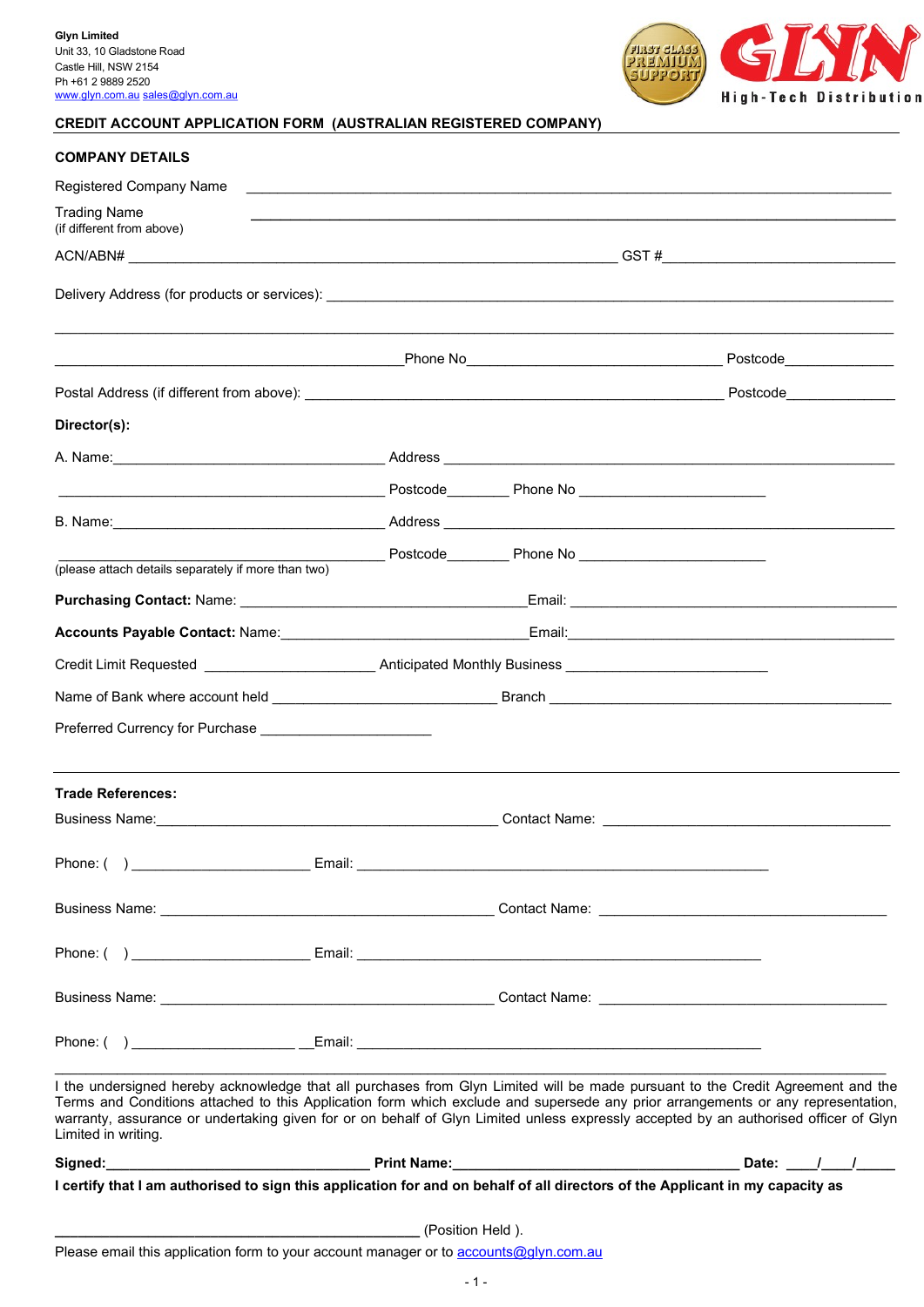# Credit Agreement - Australia

| Urealt Agreement - Australia |                                                                                                                                                           |                                                                                                                                                                                                                                                                                             |  |  |
|------------------------------|-----------------------------------------------------------------------------------------------------------------------------------------------------------|---------------------------------------------------------------------------------------------------------------------------------------------------------------------------------------------------------------------------------------------------------------------------------------------|--|--|
|                              | General                                                                                                                                                   |                                                                                                                                                                                                                                                                                             |  |  |
| 1.1                          | This Agreement is governed by the laws and exclusive jurisdiction of Australia upon the acceptance of this application by Glyn Limited<br>("the Seller"). |                                                                                                                                                                                                                                                                                             |  |  |
| 1.2                          |                                                                                                                                                           | The Applicant ("the Buyer"):                                                                                                                                                                                                                                                                |  |  |
|                              | (a)                                                                                                                                                       | warrants that all information provided in this credit account application is correct;                                                                                                                                                                                                       |  |  |
|                              | (b)                                                                                                                                                       | acknowledges receipt of the Sellers General Terms and Conditions of Sale and agrees that the Products and Services will be supplied<br>by the Seller subject to those Terms and Conditions;                                                                                                 |  |  |
|                              | (c)                                                                                                                                                       | agrees that no change to the structure, status or partnership (if applicable) of the Buyer will affect the liability of the Buyer named in this<br>application or any quarantor of any credit granted pursuant to this application until a new application is accepted by the Seller in the |  |  |

### 2. Security

- 2.1 By completing a Credit Account Application a security interest is created in the Goods the Seller supplies the Buyer.
- 2.2 If the Seller determines that a supply made to the Buyer (or a transaction in connection with the supply) is or contains a security interest for the purposes of the Personal Property Securities Act 2009 ("PPSA"), the Buyer agrees:
	-
	- (a) The Buyer shall not grant any other security interest or any lien over Goods that we have a security interest in.<br>(b) At the Sellers request the Buyer shall promptly sign any documents and do anything else required by At the Sellers request the Buyer shall promptly sign any documents and do anything else required by the Seller to ensure its security interest constitutes a first ranking perfected security interest in the Goods.
	- (c) The Seller may at any time enter the Buyers premises and properties to uplift Goods that it has a security interest in.<br>(d) If Goods that the Seller has a security interest in are processed, included or dealt with in a
	- If Goods that the Seller has a security interest in are processed, included or dealt with in any way causing them to become accessions, processed or commingled Goods, the Sellers security interest will continue in the whole in which they are included. The Buyer shall not grant any other security interest or any lien in either the Goods or in the whole.
	- (e) For the purpose of section 115(1) and 115(7) of the PPSA: The Buyer waives any rights it may have under sections 95, 118, 121(4), 125, 130, 132(3)(d) or 132(4) and sections 142 and 143 are excluded.
	- (f) For the purposes of section 115(7) of the PPSA the Seller need not comply with sections 132 and 137(3).
	- $\dot{g}$  The Buyer waives its right to receive a copy of any verification statement in accordance with section 157 of the PPSA.
	- (h) The Buyer shall give us prior written notice of any proposed change of your name or address.
- 2.3 Where the Seller has rights in addition to, or existing separately from those in the PPSA, those rights will continue to apply.

#### 3. Privacy

- 3.1 The Buyer agrees that any information provided to the Seller may be used by the Seller at any time for any purpose connected with its business including but not limited to debt collection, credit reporting or assessment and direct marketing. The Buyer authorises the Seller to provide such information to any external agency or any party for credit information and assessment purposes and that agency or party are hereby authorised to use and continue to use such information as part of their business services. Any personal information is held at registered office of Glyn Limited and the Buyer has certain rights of access to its personal information under the Privacy Act 1988 ("the Act")
- 3.2 The Buyer agrees that the Seller may, if it considers relevant for the purpose, obtain from a credit reporting agency or any trade references or other credit references at any time now or in the future credit reports containing credit information about the Buyer:
	- (a) to assist assessment of the application for commercial credit;

name of the Buyer as restructured or changed

- (b) to assist in collection of overdue payments;
- (c) to assess whether to accept the individuals as guarantors for credit applied for or provided to the business applicant. The individuals agree that if the Seller approves the Buyer's application for credit this Agreement remains in force until the credit facility covered by the Buyer's application ceases.
- 3.3 The Buyer agree that the Seller may, for the purposes of this application and for assessing continuing credit worthiness during the continuance of credit provision, give to or seek from credit providers named in this application and any credit providers that may be named in a credit report issued by a credit reporting agency, information about the Buyer's credit arrangement. The Buyer understands that this information can include information about their credit worthiness, credit standing, credit history or credit capacity that providers are allowed to give or receive from each other under the Act. The Buyer understand that the information may be used to assess any application by them for credit; to notify other credit providers for defaults by them; to exchange information with other credit providers as to the status of the account where they are in default with other credit providers, and to assess their credit worthiness, whether now or in the future.

### 4. Credit Account

- 4.1 The Buyer acknowledges the Seller reserves the right at all times to determine that a previously approved account is no longer so approved. At such time all monies owing will become due and payable and all products on approval must be returned to the Seller and the Buyer agrees that in the event of a default of payment of its debts that the Seller may disclose all information relating to its account to its collection agency for the purpose of receiving any or all amounts outstanding.
- 4.2 The Buyer acknowledges that if approved this account shall have a monetary limit and the Seller may request payment when the limit is reached or exceeded.
- 4.3 All quotations made by the Seller shall be effective for a period of 30 days from the making thereof and shall not be construed as an offer or obligation to sell or supply in accordance with the quotation. The Buyer reserves the right to accept or reject at its discretion any offer to purchase received by it. Only the written acceptance by the Buyer of the Seller's offer shall constitute a contract.
- 4.4 Placement of an order either orally or in writing based on a quotation shall imply acceptance of the Seller's offer and of these conditions of agreement.
- 4.5 All prices are based on current material, labour, transport and exchange rates, costs, duty and local taxes and are subject to rise and fall as a result the Seller. Such alterations must be in writing and signed by a duly authorised officer and no other employee.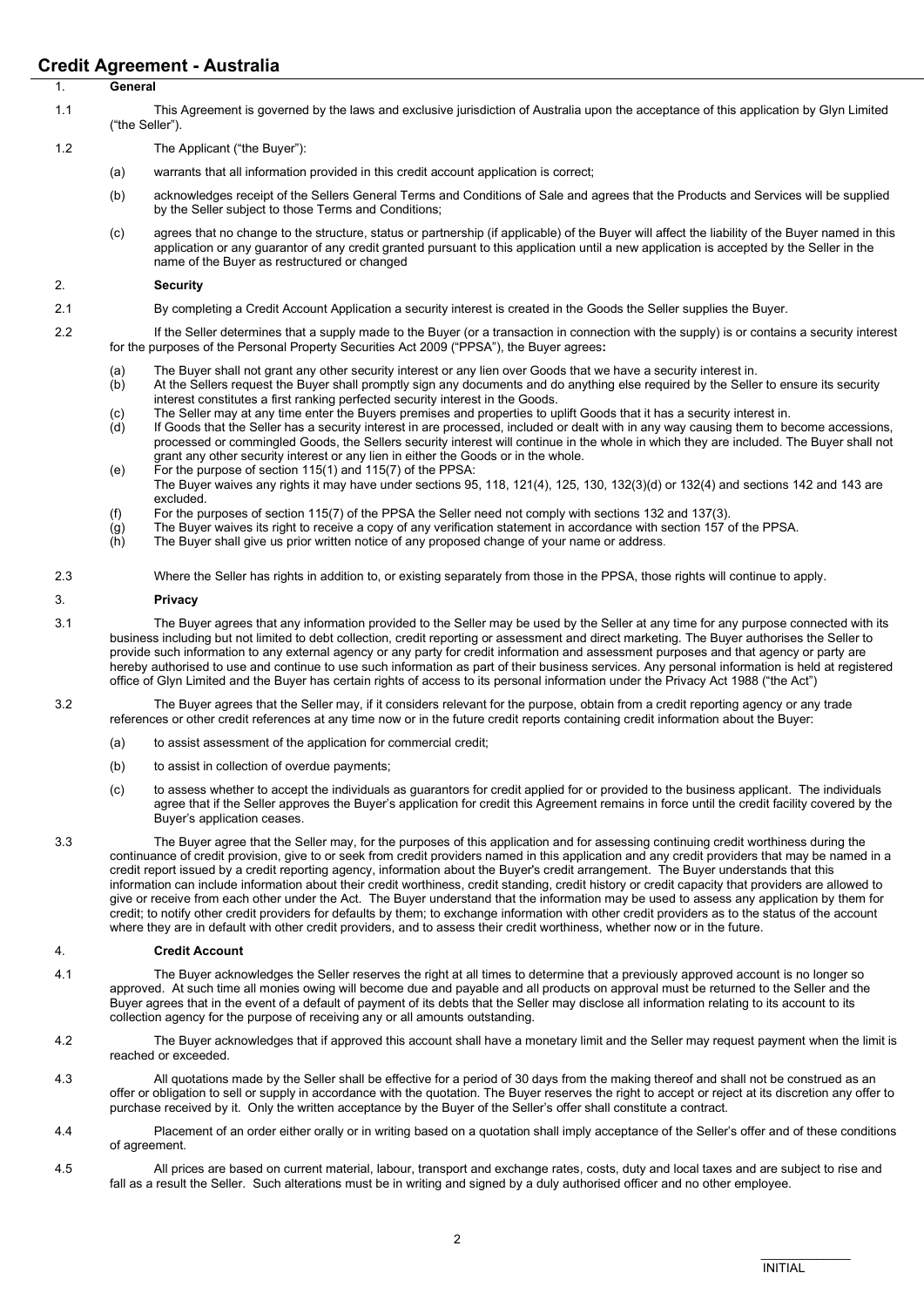# 1. Interpretation and Definitions

- 1.1 These terms and conditions govern the sale of products ("Products") and the provision of services ("Services") by Glyn Limited ("Seller").
- 1.2 These terms and conditions ("Conditions") take precedence over Buyer's terms and conditions including any supplemental or conflicting terms and conditions to which notice of objection is hereby given. Acceptance by Buyer is limited to these terms and conditions.
- 1.3 Neither Seller's commencement of performance nor delivery shall be deemed or constituted as acceptance of Buyer's supplemental or conflicting terms and conditions. Buyer's acceptance of delivery of the Products/Services from Seller shall be deemed to constitute acceptance of these Conditions.

"Products" means any products supplied to the Buyer by the Seller including those in supplied on the course of providing Services.

"Services" means the services to be provided by the Seller to the Buyer in accordance with these terms and conditions of trade.

"Order" means a purchase order for products or services placed by a Buyer in response to a Quote and as varied in writing from time to time by the parties.

"Quote" or "Quotation" means a description of the Products or Services to be provided by the Seller, whether in writing or oral, an estimate of the Seller's charges for the supply of the Products or performance of the required Services and an estimate of the time frame for the delivery of the Products or performance of the Services.

- 1.4 Words importing the singular include the plural and vice versa.
- 1.5 Headings are for convenience only and do not form part of, or affect the interpretation of, these Terms.
- 1.6 References to a party include that party's successors, personal representatives, executors, administrators and permitted assigns.
- 1.7 References to a statute include references to:
	- (a) regulations, orders, rules or notices made pursuant to that statute;
	- (b) all amendments to that statute and those regulations, orders, rules or notices, whether by subsequent statute or otherwise; and
	- (c) any statute passed in substitution of that statute.

#### 2. Orders

- 2.1 All orders placed by the Buyer are subject to written acceptance by Seller. Orders may not be cancelled or rescheduled without Seller's prior written consent. The Buyer is responsible for the accuracy of its order and any Buyers specification and for supplying any relevant information (including hardware, software and firmware iterations) within a sufficient timeframe to enable the Seller to perform the contract for delivery of Products/Services. The Seller may in its sole discretion allocate Products to its customers.
- 2.2 The Seller may designate certain Products as "NCNR" (Non-Cancellable, Non-Returnable) or "CS" (Customer Specific) and the sale of such Products shall be subject to the special terms and conditions contained in separate agreement between Buyer and Seller which shall prevail and supersede any inconsistent terms and conditions contained herein or elsewhere.
- 2.3 The Seller reserves the right to make changes to the specifications of any Products/Services supplied which are required to conform with any applicable safety, or statutory requirements or where Products are to be supplied to Products specification which do not materially affect the quality or performance, or resulting from any change in manufacturer's products specification.

#### 3. Prices

- 3.1 The prices of the Products are those specified in the Seller's invoice for the relevant Products. Pricing for undelivered Products may be increased in the event of any increase in Seller's costs, change in market conditions, change in relevant exchange rate or any other causes beyond the Seller's reasonable control. Quotations are valid 30 days from date of issue unless otherwise specifically stated, thereafter the Seller may change any Quotation or price of a Product without notice.
- 3.2 Unless otherwise agreed to in writing by the Seller, all prices quoted are exclusive of transportation and insurance costs, duties, and all taxes including, Goods and Services Tax (GST). The Buyer agrees to pay these charges unless the Seller agrees in writing that the sale is exempted. The Buyer agrees to indemnify and hold the Seller harmless for any liability for tax in connection with the sale, as well as the collection or withholding thereof, including penalties and interest thereon. When applicable, transportation and taxes shall appear as separate items on Seller's invoice.

# 4. Payment

- 4.1 The Seller's standard terms of payment are thirty (30) days from the date of invoice unless otherwise specified in writing by the Seller. The Seller may invoice each order separately and each order shall be considered a separate and individual contract. The Buyer agrees to pay the Seller's invoice in full without any deductions or set-off.
- 4.2 Time for payment of invoices is of the essence. All late payments shall be charged interest compounded on a daily basis from the due date until paid in full. The Seller is entitled to charge interest at the rate of 15 percent (15%) per month plus reimbursement for costs of debt collection (including reasonable legal fees of the Seller) to collect full payment for Products and/or Services supplied.
- 4.3 Transportation charges from the Seller's facility to the Buyer's facility shall be paid by Buyer to Seller, in addition to the purchase price of the Products, unless otherwise agreed to in writing by Seller. The Seller will select the carrier in the absence of specific instructions by the Buyer.
- 4.4 The Seller reserves the right to establish or change credit or payment terms when, in the Seller's sole opinion, the Buyer's financial condition or payment record warrants it. If payment is late the Seller shall not be obliged to continue to supply any Products or Services or to carry out any further work under the contract for delivery of the Products/Services or on any other contract with the Buyer; and if any of the Buyer's obligations to the Seller are not fulfilled or the Buyer fails to pay for Products/Services supplied, the Seller may, without prejudice to other remedies available, cancel, suspend or terminate the contract for the relevant Products/Services.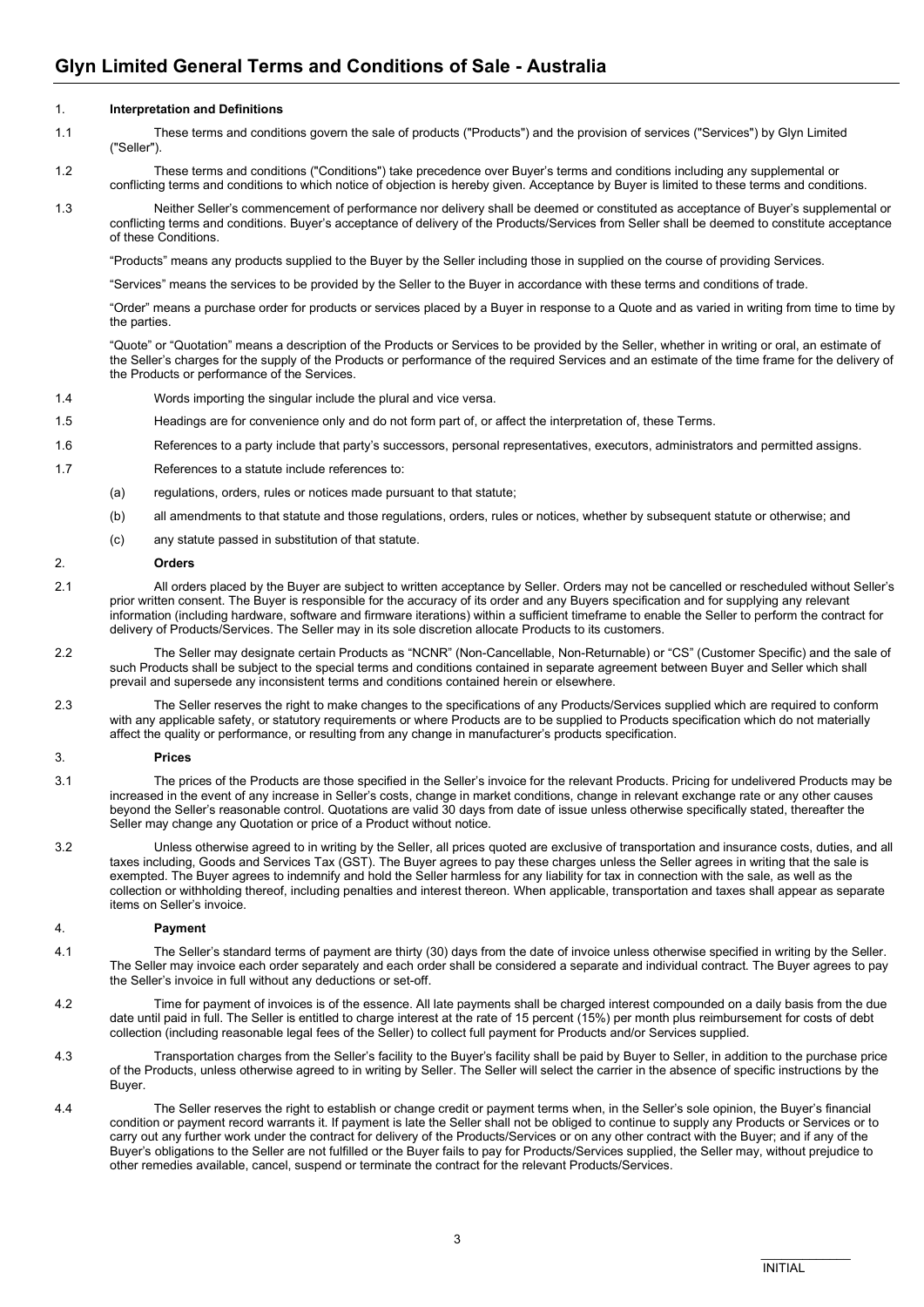## 5. Delivery, Title and Risk

- 5.1 Delivery will be deemed complete and risk of loss or damage to the Products will pass to the Buyer upon delivery to the carrier. The Buyer acknowledges that delivery dates provided by the Seller are estimates only. The Seller shall not be liable for delays in delivery or for failure to perform due to events beyond the reasonable control of the Seller, nor shall the carrier be deemed an agent of the Seller.
- 5.2 In the event of any happening beyond the Sellers's reasonable control in consequence of which the Seller cannot effect delivery by the time or times quoted in specified in the Order, the Seller shall be entitled to deliver part only of an Order, suspend delivery or extend time for delivery for the period during which such cause of delay operated or may cancel the Order and in the event of such suspension, extension or cancellation the Seller shall not be liable for damages.
- 5.3 The Seller shall retain title to the Products until it has received payment in full for them. Products belonging to the Seller which have not been paid in full shall be stored by the Buyer so that they are identifiable as such. The fact that the Seller retains title to the Products until they have been paid for shall not affect its right as an unpaid Seller or the passing of the risk of the Products to the Buyer pursuant to clause 5.1.
- 5.4 Furthermore if payment is overdue, or the Buyer enters into bankruptcy, liquidation, administration, has a receiver or manager appointed over all or any of its assets or becomes insolvent the Seller shall be entitled without prejudice to any other remedy, cancel this agreement and retake possession of the Products belonging to it and to enter any premises of the Buyer (or the premises of any associated company or agent where the Products are located) without notice for this purpose without liability for trespass or any resulting damage. Until title to the Products passes to the Buyer, the Seller can require the Buyer to return the Products and if Buyer fails to do so, immediately on request, the Seller may enter the Buyer's premises to repossess them. The Buyer shall indemnify the Seller against liability for damage caused in repossessing Products. The Buyer shall not pledge or in any way charge by way of security for any indebtedness any of the Products which remain the Seller's property, but if the Buyer does so, all moneys owing by the Buyer to the Seller shall forthwith become due and payable.

### 6. Claims

- 6.1 The Buyer must inspect all Products supplied upon delivery. The Seller will not be liable for shortages and other errors in delivery unless the Buyer submits a claim in writing to the Seller within seven (7) days of the date of delivery to which the claim relates.
- 6.2 Any discrepancy in shipment quantity must be reported to the Seller within seven (7) days of receipt of the Products. In the event of an over-shipment, the Buyer shall have the option to return the Products to the Seller at the Seller's expense or alternatively, the Buyer may elect to retain the excess Products (subject to adjustment of the invoice price to account for excess items).
- 6.3 Products cannot in any circumstances be returned to the Seller:
	- (a) without the prior written consent of an authorised employee of the Seller; and
	- (b) unless accompanied by a delivery document showing the Seller's Return Materials Advice number.
	- (c) unless agreed returns must be in the original packaging and conform with packaging requirements equal or better to the original packaging.
- 6.4 Whilst the Seller will take all reasonable steps to ensure that all Products supplied to the Buyer comply, where possible, with RoHS, Reach, Lead-free or Green requirements, the Seller makes no warranty or promise in this regard and will not be liable to the Buyer on any account whatsoever in the event that the Products do not so comply.

# 7. Warranty

- 7.1 All Products are supplied by the Seller to the Buyer on an "as is" basis without any warranty of any kind. However, the Seller shall assign to the Buyer in so far as it is able to do so the benefit of any condition, warranty or guarantee express or implied in the Seller's contract with its own supplier of the affected goods.
- 7.2 Subject to clause 7.3, clause 7.1 sets forth the full extent of the Seller's obligation and liability to the Buyer with respect to the Goods and Services supplied and all terms, conditions warranties and representations that might otherwise be implied by statute or otherwise are hereby excluded.
- 7.3 Certain legislation including the Competition and Consumer Act 2010 (Cth) imply warranties or conditions or impose obligations upon the Seller which cannot be excluded, restricted or modified except to a limited extent. These terms and conditions must be read and construed subject to such statutory provisions. Where such statutory provisions apply to the extent to which the Seller is entitled to limit its liability then its liability shall be limited at its option to:
- 7.4 (a) In the case of a supply of Goods:
	- (i) The replacement of the Goods or supply of equivalent Goods;
	- (ii) The payment of the cost of replacing Goods or acquiring equivalent Goods;
	- (iii) The payment of the cost of having the Goods repaired; or
	- (iv) The repair of the Goods; and
	- (b) In the case of the supply of Services:
	- (i) The supply of the Services again; or
	- (ii) The payment of the cost of having the Services supplied again.

# 8. Limitation of Liability

- 8.1 Except as expressly otherwise provided by clauses 7.2 or 7.3, the Seller shall not be liable for any loss or damage or liability any kind whatsoever (including consequential loss or lost profit or business) whether suffered or incurred by the Buyer or another person and whether in contract, or tort, or otherwise and whether such loss or damage arises directly or indirectly from Products provided by the Seller to the Buyer.
- 8.2 To the extent that the Seller is liable for any reason for any loss suffered or liability incurred by the Buyer arising from any breach of these Terms or for any other reason, such liability is limited to the amount of the price of the Products concerned. If Products are returned by the Buyer, or if the Buyer makes a claim in writing to the Seller in relation to Products provided, the Seller may, in its discretion, repair or replace the Products, or refund the price of those Products to the Buyer, provided that:
	- (a) the Product must be returned or the claim must be made in writing to the Seller within 14 days of delivery; and
	- (b) the Buyer must supply the date and number of any invoice relating to the Products; and
	- (c) the Seller must be given a reasonable opportunity to inspect the Products.